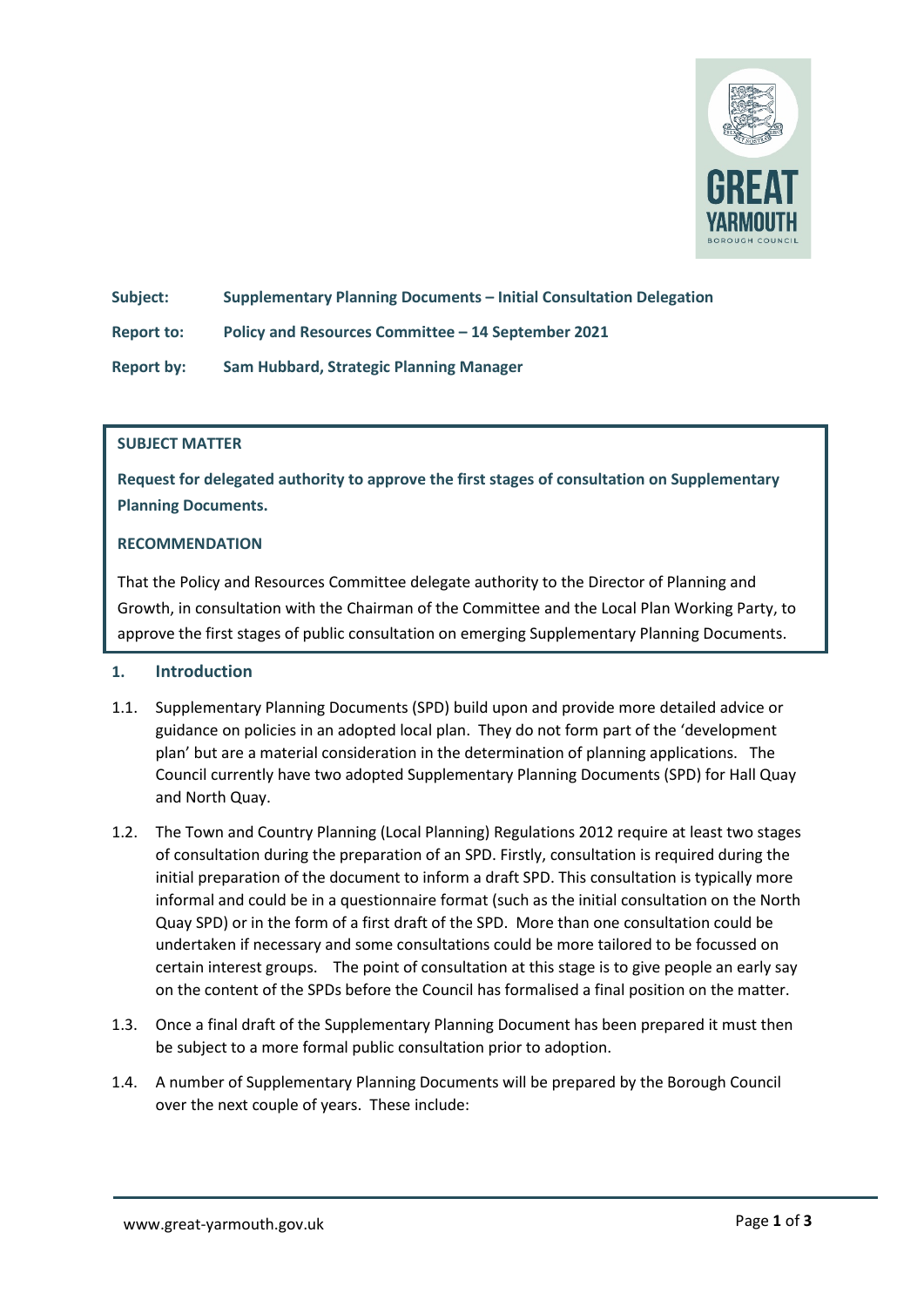- Coastal Change Supplementary Planning Document to support Policies GSP4 and E2 of emerging Local Plan Part 2 (initial consultation considered by Policy and Resources on 21st July 2020)
- Open Space SPD to aid with the implementation of Policy H4 of the emerging Local Plan Part 2 – this will provide more detail on developer contributions to open space and how they can be spent.
- Design Guides for Great Yarmouth Heritage Action Zone
	- $\circ$  Shopfronts (initial consultation considered by Policy and Resources on 27<sup>th</sup> July)
	- o Public Realm
	- o Extensions / repairs
	- o New build
	- o 'Umbrella Guide'
- Borough-wide Design Code(s)
- Green Infrastructure and Recreational Avoidance Mitigation Strategy
- Non-Designated Heritage Assets
- 1.5. In order to support the timely production of these documents this report requests that delegated authority is given to the Director of Planning and Growth, in consultation with the Local Plan Working Party and the Chairman of Policy and Resources Committee, to approve the public consultation at the initial stages of preparation as detailed above. Local Plan Working Party will have input on the drafting and formulation of consultation materials for these initial stages. Before approving materials for consultation the Director of Planning and Growth will also consult with the Chairman of the Policy and Resources Committee and feedback the input from the Local Plan Working Party.
- 1.6. The formal stage of consultation on the final draft of the SPD will still be subject to approval by the Policy and Resources Committee. Policy and Resources Committee also has the responsibility for adoption of the SPD on behalf of the Council.

# **2. Financial Implications**

2.1. No direct implications. Some staff resource will be saved during the preparation of SPDs.

# **3. Legal and Risk Implications**

3.1. The risks are considered minimal. Delegation is only being requested for the informal consultation stages during the preparation of the SPD. Approval for consultation on a final draft SPD will still be overseen by Policy and Resources Committee. The powers to prepare an SPD are outlined within the Planning and Compulsory Purchase Act 2004 and the Town and County Planning (Local Planning) Regulations 2012. Consultation is a necessity in the preparation of a Supplementary Planning Document and if not done correctly could lead to future scope for challenge.

# **4. Conclusion**